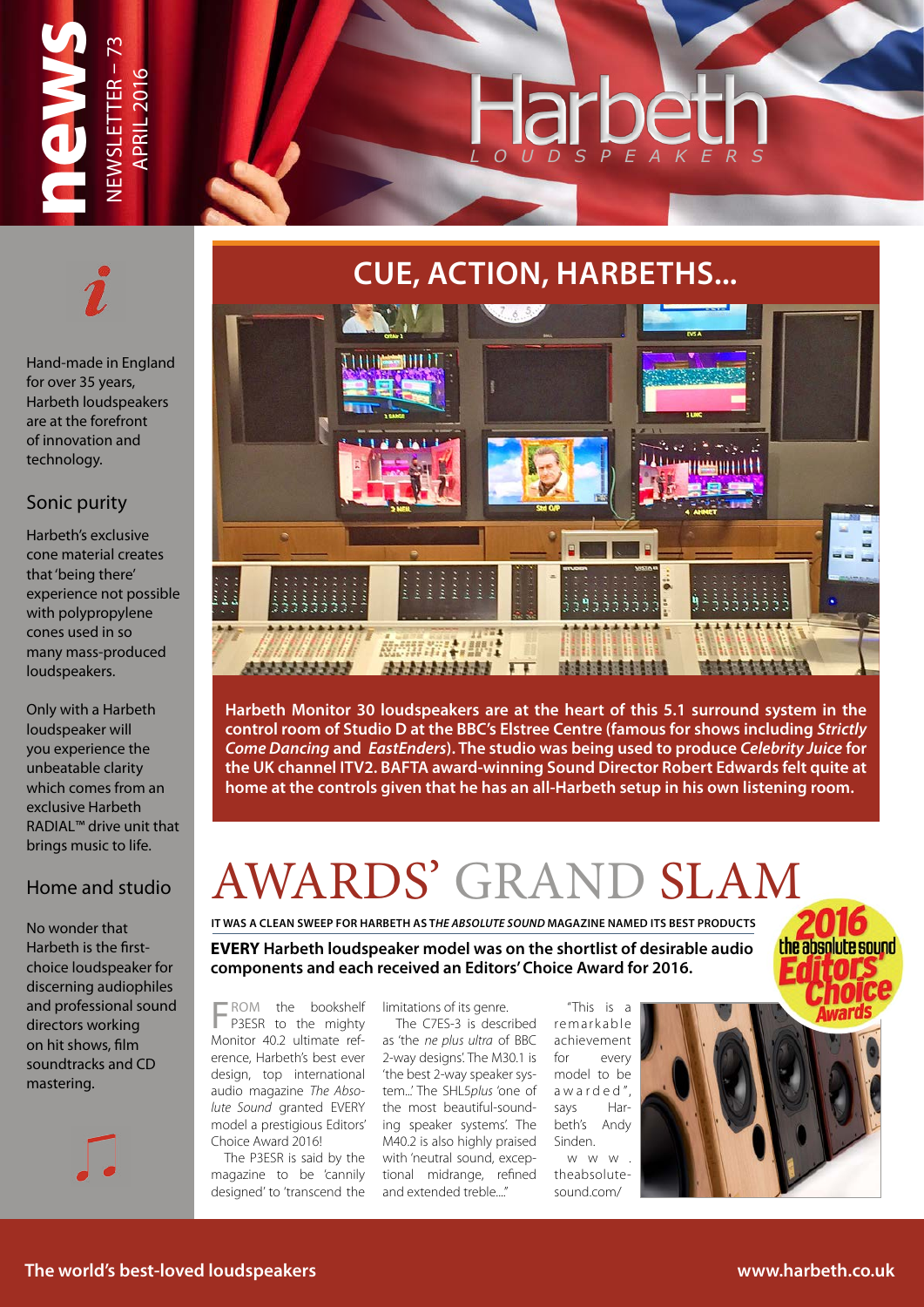#### **CONTACT**

Harbeth Audio is proudly an independent British company, wholly owned by the designer. This gives us complete control over our destiny and allows us to create products that are truly sought-after around the world.

Send your stories for inclusion in our regular newsletters to the editor, ideally with high-resolution photographs.

THE EDITOR

Harbeth Audio Ltd West Sussex

Email: pr@harbeth. co.uk

484371

Keep up-to-date with news from the worldwide Harbeth family by following us on Twitter @HarbethHQ and liking us on Facebook: facebook.com/ HarbethHQ



PICTURE OF THE MONTH - HARBETH RANGE AT THE PHOTOGRAPHERS

**This month we are delighted to reveal an image by Harbeth's ace photographer Jim Holden who recently had the entire Harbeth lineup in his studio to create some stunning shots for future marketing brochures and Harbeth's new-look website to be launched shortly.**

### BEST MUNICH SO

#### **Another sell-out High End event in the Bavarian capital sees Harbeth with two award-winning models on demonstration to visitors.**

TWO demonstration areas will give visitors to the mammoth High End show in Munich the chance to hear first-hand the clear, natural sound of

Harbeth's RADIAL™ driveunit technology.

In Atrium A4.2 room E213, Harbeth's M40.2 ultimate reference monitors will feature alongside Mar-



tina Schöner (*pictured right*) and what German's *Audio* magazine described (September 2015) as "the best turntable available" from all those it has reviewed over the past 35 years – namely Martina's L'Art du Son Transcription Reference. "This is a big evolution of my Garrard 501 design from 18 years ago", she explains.

Downstairs, in Hall 3, a specially-constructed soundbooth on Stand M10 will allow the demonstration of the multi-awardwinning Harbeth Super HL5*plus* monitor.

**HIGHEND** 5 .8 MAY 2

HighFnd2016.de

"It will be a show to remember", promises Harbeth's designer Alan Shaw. "Make a date now. We look forward to seeing everyone in Munich 5-8 May"



P3ESR DELIGHTS AT PRAGUE'S KEY SHOW 'CITY OF A HUNDRED SPIRES' WELCOMES HARBETH TO ITS AUDIO EVENT

THOUSANDS made the journey to the hotel Don Giovanni in Prague for this year's Audio Video Show organised by the country's leading hi-fi magazine. "We had more than 3,000 visitors over the weekend to Prague Highend, and show visitors were taken by the sound of the small Harbeth P3ESR connected to Naim components" (*right*), explains distributor Tomáš Kalina.



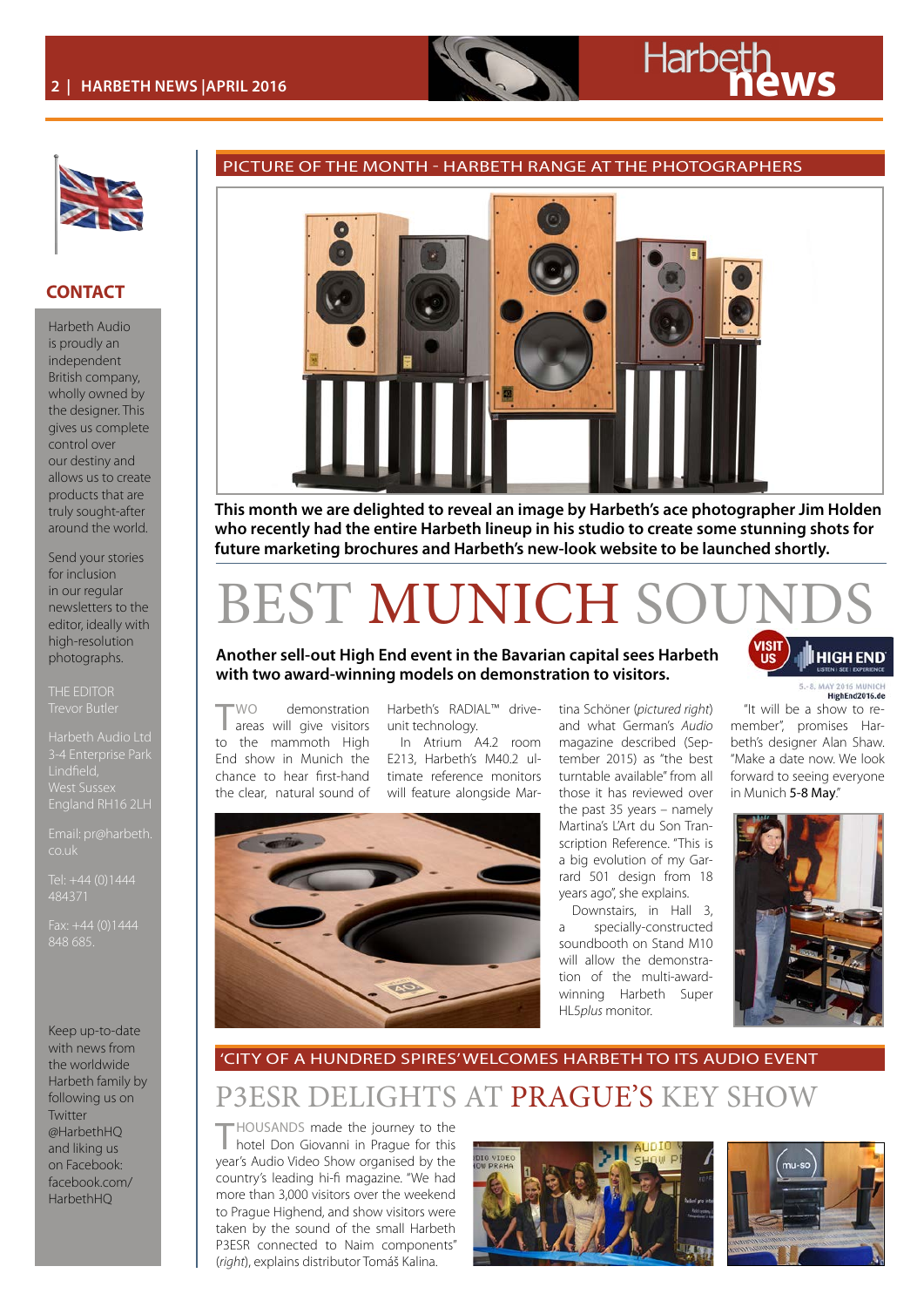# **news Harbeth CONS**



#### STEREOPHILE'S 'VERY BEST'

#### **LEADING INTERNATIONAL MAGAZINE NAMES TWO HARBETH MODELS IN SHORTLIST OF TOP GEAR.**

WITH a limit of 400 choice components to cover all manner of electronics, analogue sources and all kinds and sizes of loudspeakers, inclusion in *Stereophile'*s annual list of Recommended Components is a huge honour. Two Harbeth models are listed for 2016: the P3ESR mini monitor and the twin-

tweeter Super HL5*plus*. The former receives "the strongest recommendation", while the latter is described as "technically beyond reproach".



## STUTTGART **A RESERVED FOR A VERY HAPPY 50TH** ROADSHOW

#### **THE HIGH END'S TOURING EXHIBITION ROLLS INTO THIS FAMOUS CITY**

*Known for its manufacturing prowess (and home to both Porsche and Mercedes-Benz cars), it's no wonder that Stuttgart audiophiles expect the highest engineering standards. Hardly surprising, then, that they just loved all that Harbeth had to offer at the recent roadshow.* 

GERMAN cities boast<br>Gexcellent venues for audio events, offering space and light – so it was when the High End Roadshow rolled into Stuttgart.

Taking over the Cultural and Congress Centre Liederhalle and adjoining conference rooms of the



Maritim Hotel, audiophiles were offered excellent demonstrations at the two-day free-entry event. And they came in substantial numbers.<br>"Mv

room

was always busy", explains Bernd Hömke from Harbeth Germany/Input Audio who used the occasion to demonstrate the multi-awardwinning Harbeth Super HL5*plus* (*right*). "Everyone liked what they heard and many stayed long after the show should have ended because they were enjoying so much the musicality of the Harbeths!"



Waving the flat in Stuttgart with the P3ESR

Tr e v o r B u t l e r made the j o u r n e y from the factory to meet cust o m e r s, and local H a r b e t h

dealers including Matthias Schneider *(pictured below left with Bernd*).

Regional television were interested in the BBC Monitor story and interviewed Bernd (*inset*) for a documentary on local audiophile customs.

www.inputaudio.de



#### 'HARBETH FRIDAY' STAGED BY MAJOR BERLIN AUDIO DEALER

#### CAPITAL SOUNDS BERLIN

A DAY of musical excellence<br>is assured in the German capital on April 15 as high-end dealer HiFi im Hinterhof presents Harbeth's best-ever loudspeaker to its customers. Dubbed "HiFi in the Backyard", the spacious store in the Großbeerenstraße (Berlin-Kreuzberg) presents Harbeth

Friday. Bernd Hömke of Harbeth Germany plans a no-holds-barred system to drive the Harbeth Monitor 40.2 ultimate reference speakers. "It will be a day to remember", he promises. "Lots of great music, great hi-fi and great company." Details and booking: www.hifi-im-hinterhof.de





Many congratulations to Harbeth's Eire distributor Cloney Audio of Dublin on reaching the big five-o. Noel started Cloney Audio in November 1966, and has something special planned for later in the year to celebrate its position as the longest established hi-fi specialist in Ireland. www.cloneyaudio.com

#### **WEB MILESTONE**



The worldwide clamour to discover more about the world's best-loved loudspeaker brand sees the Harbeth official website record two million visits (and one million unique user!) during the short time that the statistics have been collated.

"It is wonderful to know that so many people, around the globe visit www.harbeth. co.uk", says Trevor Butler from the factory's marketing team.

The news comes as a new-look website is in preparation.